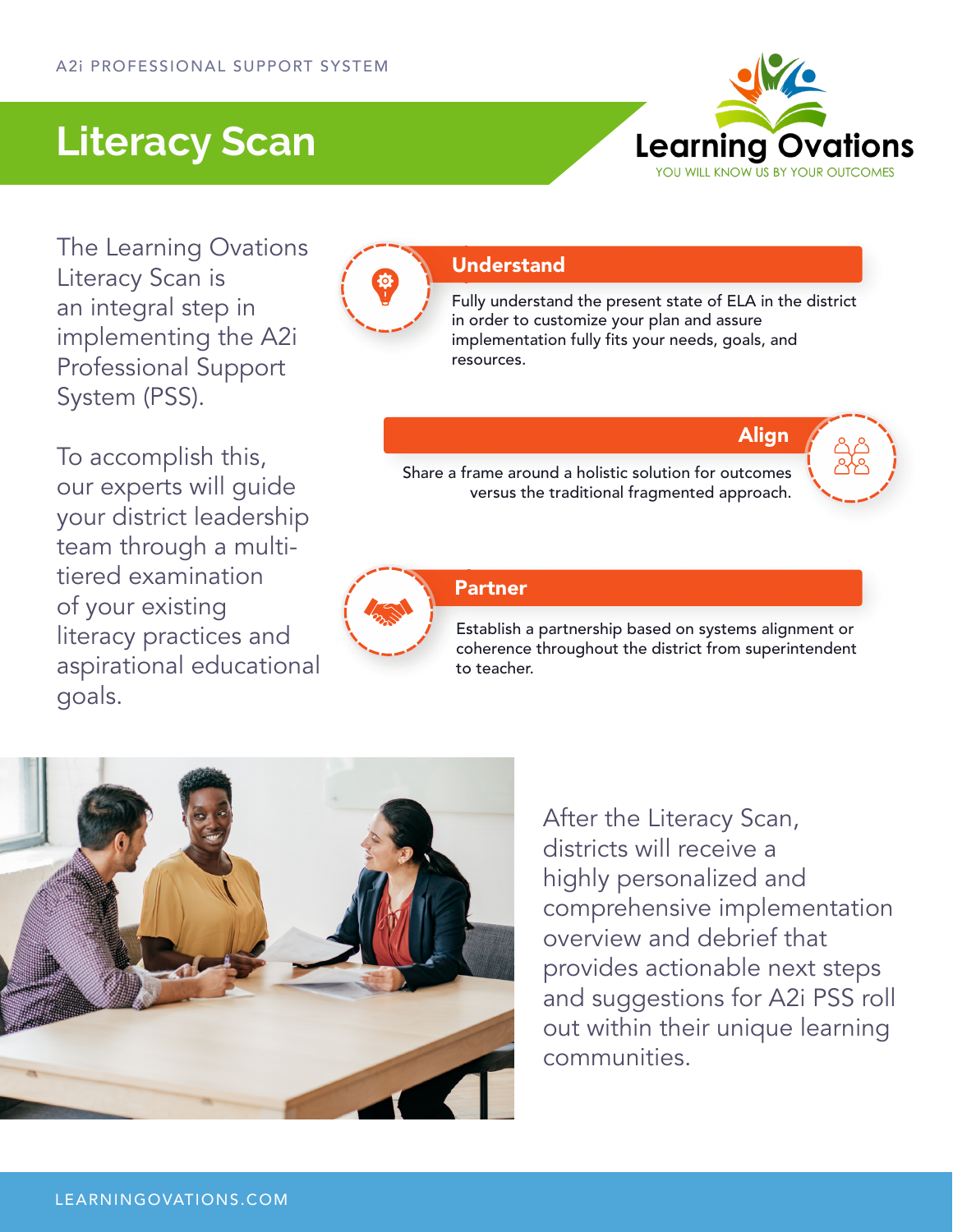### **A2i Implementation Tools**



# **The Learning Ovations Framework**

Implementation of the A2i Professional Support System is guided by five key areas of growth. As teachers move through the stages their individual profile is recognized and professional development is customized to ensure the needs of every educator are met.



Empowers teachers to be selective with data and make informed choices that impact outcomes. Platform use focused on individual and classroom level data, used to inform instruction.



Recognizes shifts in practice from 1-size-fits-all instruction to true small group differentiation. Platform use of the instructional recommendation, groupings, and minute recommendations.



Guides teachers towards the use of proven strategies that promote organization, culture and learning. Platform use focused on resources and examples that provide organization strategies in real classrooms.



Shifts instruction from a "checklist" mentality to an art form, freeing teachers to truly meet students' needs. Platform use focused on identifying appropriate instructional materials and strategies to use in lesson planning.



Promotes capacity building within a system, creating a safe space for learning and recognition of expertise. Platform use focused on resources and collaboration tools that promote quality practices in each adult, for each student.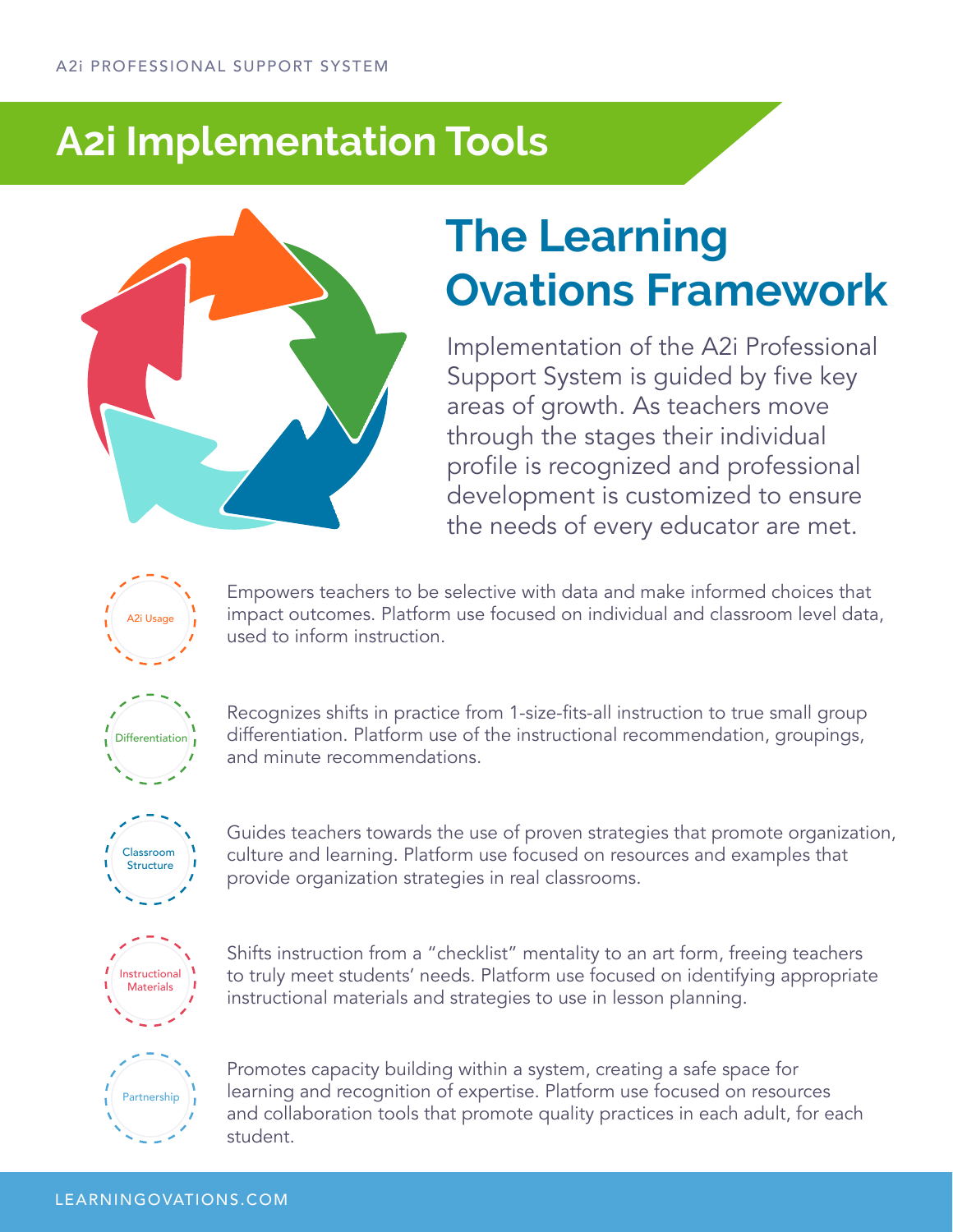## **Literacy Scan Questions**

Do you agree that 95% of students, regardless of background, are capable of learning to read?

What factors do you feel are preventing students from reaching this level of proficiency within your district?

### **Data Usage**

- How do school sites use data to inform instruction and differentiate learning by content, duration and delivery?
- What is your current data review protocol?
	- o What do you want your data review protocol to feel like for your teachers and school sites?
- Does the district have assessments that are clearly identified as *assessment for learning rather than assessment of learning?* 
	- o Do you feel teachers are using assessments with their intended purposes?
- How are assessments being used to monitor progress of students at the district, school and classroom level?

### **Differentiation**

- What is the expectation for schools sites and teachers to differentiate instruction within their literacy blocks?
- What do you feel the term "differentiation" means to your teachers?
- How closely aligned is teacher implementation with district expectation?
- What agreed upon measures or tools do district/school leaders use to identify levels of differentiation within classrooms?